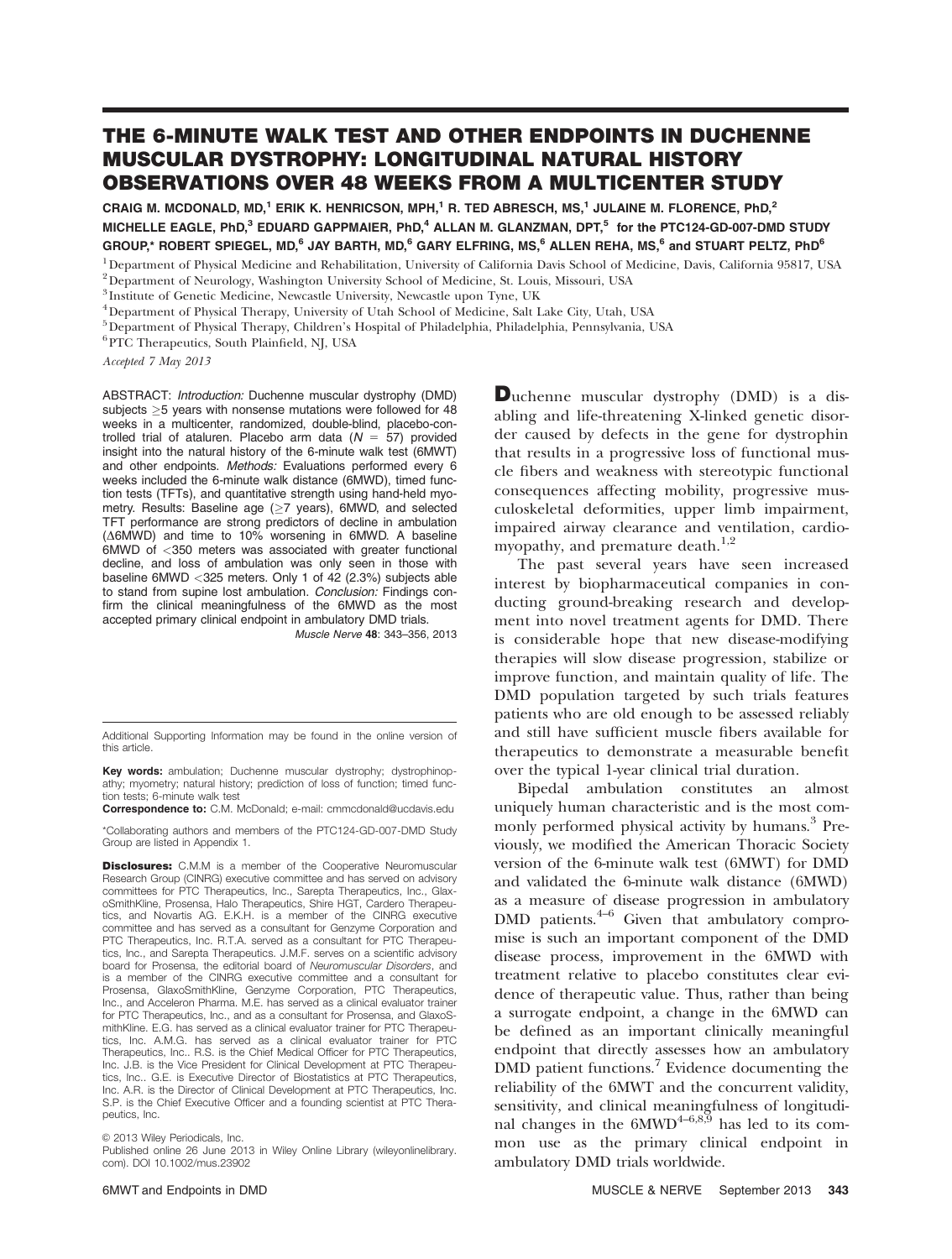Because loss of muscle function in DMD occurs against the background of normal childhood growth and development associated with increases in stride length, children with DMD who are <7 years of age may show increases in 6MWD over  $\sim$ 1 year despite progressive muscular impairment.6,9,10 Older DMD subjects demonstrate variable rates of decline in 6MWD. These findings emphasize the importance of age as a stratification factor in DMD clinical trials using the 6MWD. In addition, Henricson and colleagues $^{10}$  showed that normalizing the data by converting 6MWD to a percent predicted 6MWD value may help to distinguish normal growth and development from disease-related progression and treatment effects. The results accumulated over the last several years have shown that the 6MWT offers advantages in DMD as an integrated global measure of ambulatory function that is influenced by lower extremity strength, biomechanical inefficiencies, endurance, and cardiorespiratory status.<sup>11</sup>

Longitudinal 6MWD natural history data provide information on how DMD patient ambulation changes over time (change scores), as well as an understanding of how the variability of the 6MWT (standard deviation) changes over time. This information can be used in clinical trial design for novel therapeutics. Such data for the change score and the standard deviation (SD) of the change score allow for more accurate statistical powering of clinical trials. Furthermore, as we gain understanding of the natural history of DMD we will ultimately be able to use these and future data for patients who receive standard-of-care treatment as historical controls. This will allow comparisons of treated subjects with historical controls for determination of efficacy in trials targeting rare populations with genetic-based treatments.

To determine the clinical relevance of a treatment effect for a given endpoint one must know what constitutes a minimal clinically important difference (MCID). For the 6MWD applied to DMD this has been estimated to be  $\sim 30$  m using 2 statistical distribution approaches.<sup>11</sup> Knowledge of the MCID difference in 6MWD and the relevant variability of the change score make it possible to design clinical trials of appropriate power and size.

The aim of this report of placebo-treated patients from the phase 2b ataluren clinical trial (PTC Therapeutics)<sup>12,13</sup> is to: (1) determine the contemporary natural history of common clinical measures of disease progression in ambulatory DMD subjects [6MWD, timed function tests (TFTs), and quantitative strength using hand-held myometry]; (2) estimate the probability of clinically meaningful disease progression (defined as persistent 10% worsening in 6MWD) and evaluate baseline predictors of subsequent 10% worsening;

and (3) assess the relationship between baseline 6MWD and future loss of ambulation.

# **METHODS**

**Overall Study Design and Procedures.** The natural history data were derived from the placebo arm of a phase 2b, international, multicenter, randomized, double-blind, placebo-controlled, doseranging study to evaluate the efficacy and safety of ataluren in ambulatory male patients aged  $\geq 5$ years with nonsense mutation DMD. The study comprised a 6-week screening period and a 48 week blinded study drug treatment period. Patients were stratified by age ( $<$ 9 or  $\geq$ 9 years), use of glucocorticoids (yes or no), and baseline 6MWD  $(\geq 350 \text{ or } < 350 \text{ m})$ , and were randomized 1:1:1 to receive ataluren, at either a high or low dose, or matching placebo, daily for 48 weeks. Evaluations were performed at screening, baseline, and every 6 weeks for 48 weeks.

Participants. The study included DMD patients as described previously.<sup>11</sup> Institutional review boards/institutional ethics committees and health authorities approved the study protocol. All parents/participants provided signed informed consent/assent before study initiation.

**Outcome Measures.** The following outcome measures were obtained during screening, at baseline, and every 6 weeks during treatment.

6-Minute Walk Test/6-Minute Walk Distance. Ambulation was assessed via the 6MWT following standardized procedures developed at University of California,  $\vec{D}$ avis,<sup>7</sup> by measuring the  $6MWD$  in meters. The specific details of the modifications to the 6MWT, reliability, and validity in DMD were reported previously.<sup>5,6,11</sup>

Timed Function Tests. TFTs included time taken to stand from a supine position, time taken to run/walk 10 m, and time taken to climb or descend 4 standard-size stairs.<sup>14–22</sup> TFTs provide a measure of functional capability in ambulatory patients that is complementary to the 6MWT. The tests are reproducible, simple to administer, and have a documented response to therapeutic intervention with steroids.<sup>17,19,23</sup> A stopwatch was used to time the 10-meter walk, standing from supine, and 4-stair climb and descent. Test–retest reliability of the TFTs in this study have been described elsewhere.<sup>11</sup>

Myometry. Upper and lower extremity strength assessment was performed using a myometer following standardized procedures.<sup>24,25</sup> Muscle groups evaluated included knee flexors and extensors, elbow flexors and extensors, and shoulder abductors. Force in pounds was determined. These parameters were monitored during screening, at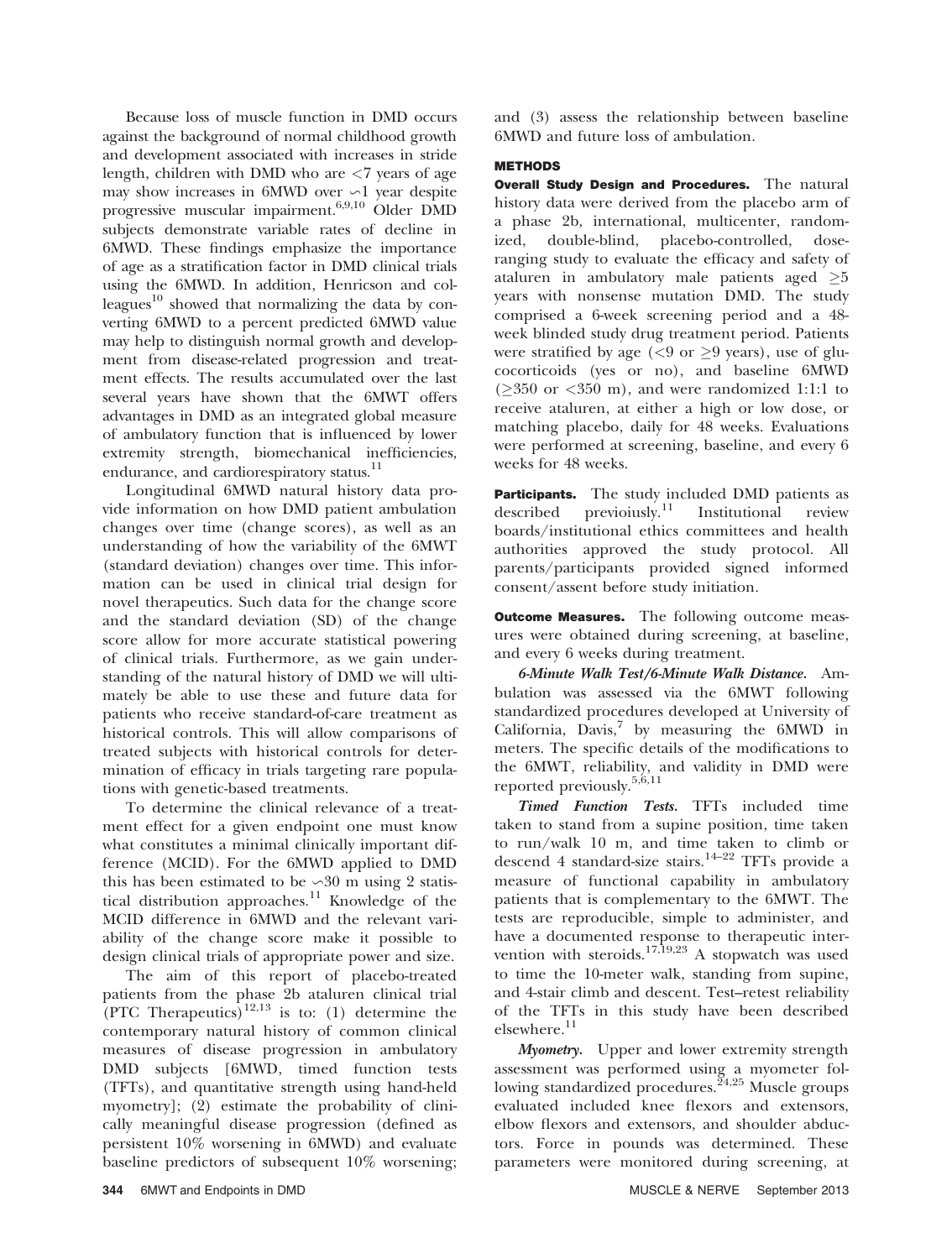baseline, and every 6 weeks during treatment. Methodology and test–retest reliability of the strength measures have been described elsewhere. $^{11}$ 

**Data Analysis.** The longitudinal natural history changes over 48 weeks were analyzed from data obtained from the 57 placebo-control patients. For 6MWD, percent predicted 6MWD, TFTs, strength in pounds, mean and SD, change from baseline, and SD of change from baseline were determined. Data are reported as mean (SD) in the text and tables and displayed as mean  $\pm$  standard error of the mean (SEM) in the figures. The statistical program used was SAS, version 9.3 (SAS Institute, Cary, North Carolina).

Percent Predicted 6MWD. To account for maturational effects such as age, height, and associated stride length,<sup>5,6,10</sup> we calculated a percent predicted 6MWD according to the prediction equation described by Geiger and colleagues.<sup>26</sup> This equation has been validated in DMD and is consistent with the findings of Henricson and colleagues<sup>10</sup> using the same DMD-modified  $6MWT$ protocol.

Time to Persistent 10% 6MWD Worsening. Time to persistent 10% 6MWD worsening was used to evaluate rates of disease stabilization and progression and was evaluated using Kaplan–Meier methods. The time to persistent 10% 6MWD worsening was defined as the last time that 6MWD was not 10% worse than baseline. For patients who did not have 10% 6MWD worsening or who were removed from the study, time to event was censored at the time of the last 6MWD value. Differences among strata were tested using a stratified log-rank test.

# RESULTS

Patients' Characteristics. Patient characteristics of the group under evaluation  $(N = 57)$  are shown in Table 1. Of the 57 patients, 32 (56%) were  $\langle 9 \rangle$ years of age, and 34 (60%) had baseline 6MWD of >350 m. All patients were males, ranging in age from 5 to 15 years (Table 1). All 3 premature stop codon types were represented in the study population. Forty of 57 DMD patients (70.2%) were on stable regimens of systemic glucocorticoids for  $\geq 6$ months at the initiation of the study, which consisted of either prednisone, prednisolone, or deflazacort used on either daily or intermittent schedules.

6MWT Compliance and Falls during the Test. As shown in Table 2, most patients were able to perform a valid 6MWT on their first and only attempt. The frequency of valid 6MWTs exceeded 98%. Fall data during the 6MWT from screening to the 48 week evaluation are shown in Table 2. In 93.1% of

| <b>Table 1.</b> Patient characteristics (evaluated at screening and<br>baseline). |                                       |  |  |  |  |  |  |
|-----------------------------------------------------------------------------------|---------------------------------------|--|--|--|--|--|--|
| Demographics                                                                      | Placebo treatment<br>arm ( $n = 57$ ) |  |  |  |  |  |  |
| Age, years                                                                        |                                       |  |  |  |  |  |  |
| Mean (SD)                                                                         | 8.3(2.33)                             |  |  |  |  |  |  |
| Median                                                                            | 8.0                                   |  |  |  |  |  |  |
| Range                                                                             | $5 - 15$                              |  |  |  |  |  |  |
| Race, n (%)                                                                       |                                       |  |  |  |  |  |  |
| White                                                                             | 54 (94.7)                             |  |  |  |  |  |  |
| <b>Black</b>                                                                      | 0(0.0)                                |  |  |  |  |  |  |
| Asian                                                                             | 1(1.8)                                |  |  |  |  |  |  |
| Hispanic                                                                          | 1(1.8)                                |  |  |  |  |  |  |
| Other                                                                             | 1(1.8)                                |  |  |  |  |  |  |
| Body height, cm                                                                   |                                       |  |  |  |  |  |  |
| Mean (SD)                                                                         | 123 (11.8)                            |  |  |  |  |  |  |
| Median                                                                            | 122                                   |  |  |  |  |  |  |
| Range                                                                             | 104-163                               |  |  |  |  |  |  |
| Body weight, kg                                                                   |                                       |  |  |  |  |  |  |
| Mean (SD)                                                                         | 29(9.1)                               |  |  |  |  |  |  |
| Median                                                                            | 26                                    |  |  |  |  |  |  |
| Range                                                                             | $16 - 55$                             |  |  |  |  |  |  |
| Stop codon type, n (%)                                                            |                                       |  |  |  |  |  |  |
| <b>UGA</b>                                                                        | 31 (54.4)                             |  |  |  |  |  |  |
| <b>UAG</b>                                                                        | 12(21.1)                              |  |  |  |  |  |  |
| <b>UAA</b>                                                                        | 14 (24.6)                             |  |  |  |  |  |  |

tests there were no fall events, and the median duration of 5 seconds per fall represents only 1.4% of the 6-minute evaluation time.

Strength Changes by Myometry over 48 Weeks. Mean strength changes over 48 weeks are shown for myometry in Figure 1. The mean baseline and mean change from baseline at 48 weeks were as follows: knee flexion,  $11.06$  and  $+0.38$  pounds; knee extension,  $12.96$  and  $-1.85$  pounds; elbow flexion, 8.14 and  $-0.35$  pounds; elbow extension,  $6.77$  and  $-0.51$  pounds; and shoulder abduction,  $5.76$  and  $-0.28$  pounds. There were no significant differences in strength change over 48 weeks for glucocorticoid-treated versus non–glucocorticoidtreated patients.

Changes in TFTs over 48 Weeks. For the  $40$ patients on stable doses of glucocorticoids at the initiation of the study baseline the TFT results [mean (SD)] for 6 subjects  $\langle 7 \rangle$  years and 34 subjects  $\geq$ 7 years, respectively, were as follows: time to rise from supine = 4.0 s (1.13) and 12.9 s (12.33); time to climb 4 stairs =  $2.5$  s (0.67) and 6.6 s  $(6.30)$ ; time to run/walk 10 m = 4.8 s (0.86) and 7.1 s (2.80). Mean changes from baseline  $\pm$  SEM over 48 weeks are plotted in Figure 2a–c. For all TFTs there was little change over 48 weeks in patients  $\langle 7 \rangle$  years of age, whereas for patients  $\geq 7$ years there were greater changes in TFT values. In general, the SD and SEM of the change scores from baseline increase over time due to variability in disease progression.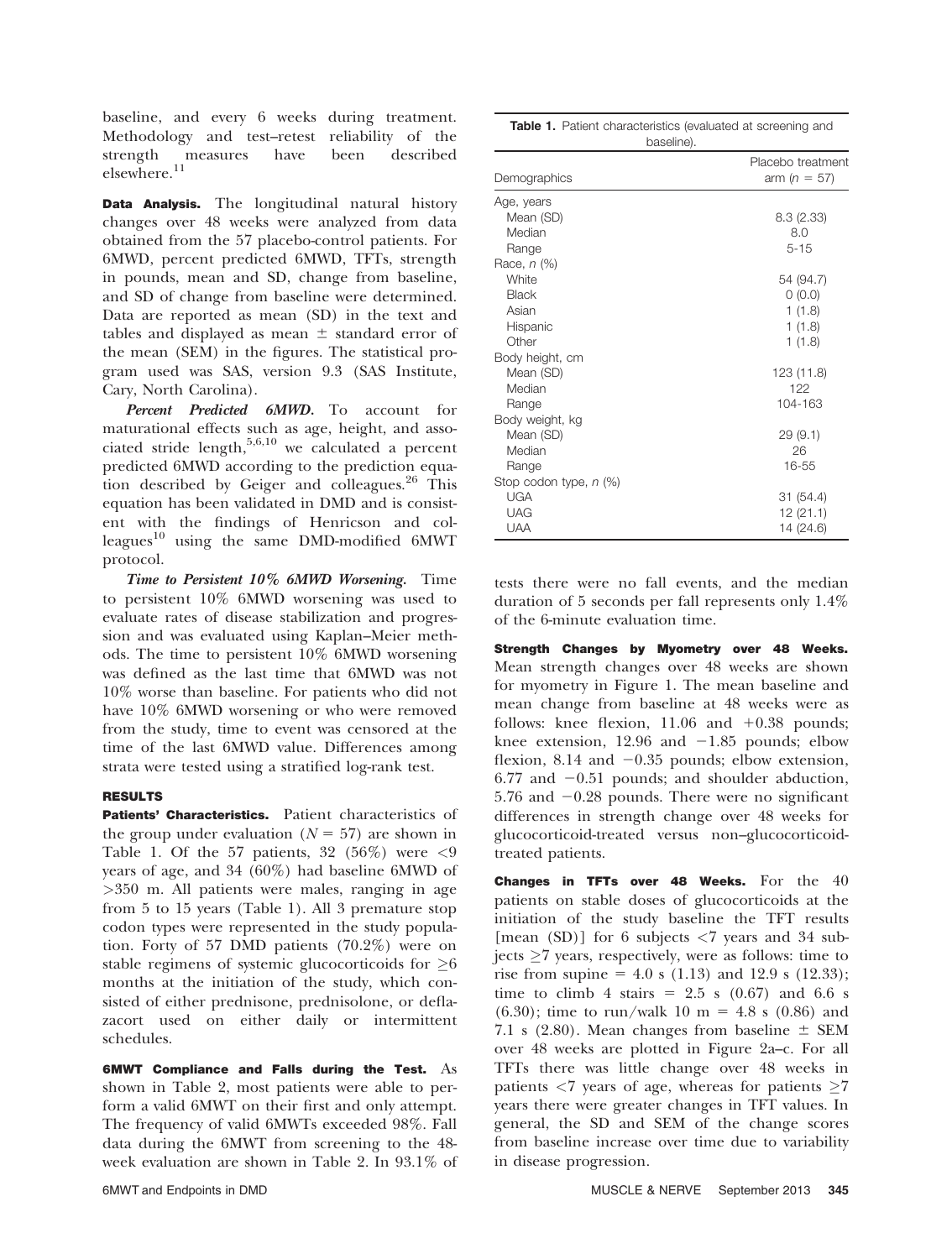|           | $\blacksquare$ . The contract the contract three manipulation is the coming change of the contract of the contract of the |                                              |                                  |                                           |                                                                       |  |  |  |  |  |
|-----------|---------------------------------------------------------------------------------------------------------------------------|----------------------------------------------|----------------------------------|-------------------------------------------|-----------------------------------------------------------------------|--|--|--|--|--|
| Visit     | Number of patients<br>with missing 6MWT                                                                                   | Tests $(n)$                                  | Total falls $(n)$<br>during 6MWT | Percent of<br>tests with $>1$ falls       | Median recovery time<br>(seconds) per 6MWT<br>taken for falls (range) |  |  |  |  |  |
| Screening |                                                                                                                           | 57                                           | 6                                | 10.5                                      | $8.0(2-44)$                                                           |  |  |  |  |  |
| Baseline  |                                                                                                                           | 57                                           |                                  | 8.8                                       | $3.0(1 - 12)$                                                         |  |  |  |  |  |
| Week 6    |                                                                                                                           | 57                                           |                                  | 8.8                                       | $10.0(7-26)$                                                          |  |  |  |  |  |
| Week 12   |                                                                                                                           | 56                                           |                                  | 3.6                                       | $4.0(3-5)$                                                            |  |  |  |  |  |
| Week 18   |                                                                                                                           | 57                                           |                                  | 7.0                                       | $4.5(3-6)$                                                            |  |  |  |  |  |
| Week 24   |                                                                                                                           | 57                                           |                                  | 3.5                                       | $3.5(3-4)$                                                            |  |  |  |  |  |
| Week 30   |                                                                                                                           | 56                                           | З                                | 5.4                                       | $4.0(3-23)$                                                           |  |  |  |  |  |
| Week 36   |                                                                                                                           | 53                                           | 2                                | 3.8                                       | $14.0(4 - 24)$                                                        |  |  |  |  |  |
| Week 42   |                                                                                                                           | 57                                           | հ                                | 10.5                                      | $4.5(2 - 17)$                                                         |  |  |  |  |  |
| Week 48   |                                                                                                                           | 55                                           |                                  |                                           |                                                                       |  |  |  |  |  |
|           | Total missed (percent<br>of scheduled missed)                                                                             | Total tests completed<br>(percent completed) | <b>Total falls</b>               | Total percent of<br>tests with $>1$ falls | Median recovery time<br>per 6MWT taken for falls                      |  |  |  |  |  |
| Totals    | $8(1.6\%)$                                                                                                                | 505 (98.4%)                                  | 35                               | 6.9%                                      | $5.0(1-44)$                                                           |  |  |  |  |  |

**Table 2.** Placebo DMD patients with missing data and falls during 6MWT by visit in Study 007 ( $n = 57$ ).

6MWD, 6-minute walk distance.

 $*$ Missed tests = tests that were scheduled but not performed.

Relationship between Changes in 10-Meter Run/Walk **and 6MWD.** It is useful to evaluate the relationship between percent change in 10-m run/walk test and percent change in 6MWD to establish links between 6MWD data with longer-term 10-m run/ walk data. Figure 3 shows a strong linear relationship between these 2 different types of ambulation measurement ( $r = 0.89$ ,  $P < 0.00001$ ).

Relationship between Changes in 6MWD and Percent **predicted 6MWD.** There was a very high correlation between baseline 6MWD and baseline percent predicted 6MWD ( $r = 0.94$ ). The correlation at 48 weeks between change from baseline in 6MWD and change from baseline in percent predicted 6MWD is  $r = 0.99$ . Thus, the percent predicted 6MWD data is not considered to be a separate endpoint but rather is both a maturational and normative context for the 6MWD, because the measure is



FIGURE 1. Change in strength for 5 strength measures by myometry obtained every 6 weeks for 48 weeks (mean  $\pm$  SEM) in DMD patients ( $n = 57$ ).

strongly related to stride length and cadence and age in DMD patients and controls.<sup>5,6</sup>

Natural History of 6MWD over 48 Weeks. The 1-year natural history of changes in 6MWD and age- and height-based percent predicted 6MWD is shown in Figure 4a and b. Although differences between absolute values and percent predicted are obviously subtle it should be noted that a 6MWD of 450 m is approximately 80% predicted for a 6-yearold and 65% predicted for a 13-year-old. As shown previously,  $5.6$  age and baseline walking ability are 2 important variables that determine decline in ambulation as measured by 6MWT; there is a tendency for the 6MWD to improve or be stable over the first 7 years of age,  $5,6,8,9$  and patients who have lower initial 6MWD values and percent predicted 6MWD tend to show greater declines over the course of 48 weeks. Patients  $\geq 7$  years of age may show stable function or even improving function over 48 weeks, but they are almost always those with higher levels of baseline function (6MWD >350 m or percent predicted 6MWD >60%). Conversely, patients with baseline 6MWD <350 m demonstrate a greater decline in 6MWD over the 48 week evaluation period (Fig. 5).

Baseline 6MWD has prognostic significance, both for the primary assessment of bipedal ambulation and for evaluation of secondary assessments of activity, function, muscle strength, and fall frequency. The 57-patient cohort had a mean baseline 6MWD of 360 (SD = 88) m. The baseline range of 6MWD was 159–533 m, reflective of the heterogeneous nature of the patient population (N  $= 57$ , aged 5–15 years at study entry).

To assist clinical investigators with clinical trial design, we have provided the mean and SD from baseline to week 48 at 6-week intervals and the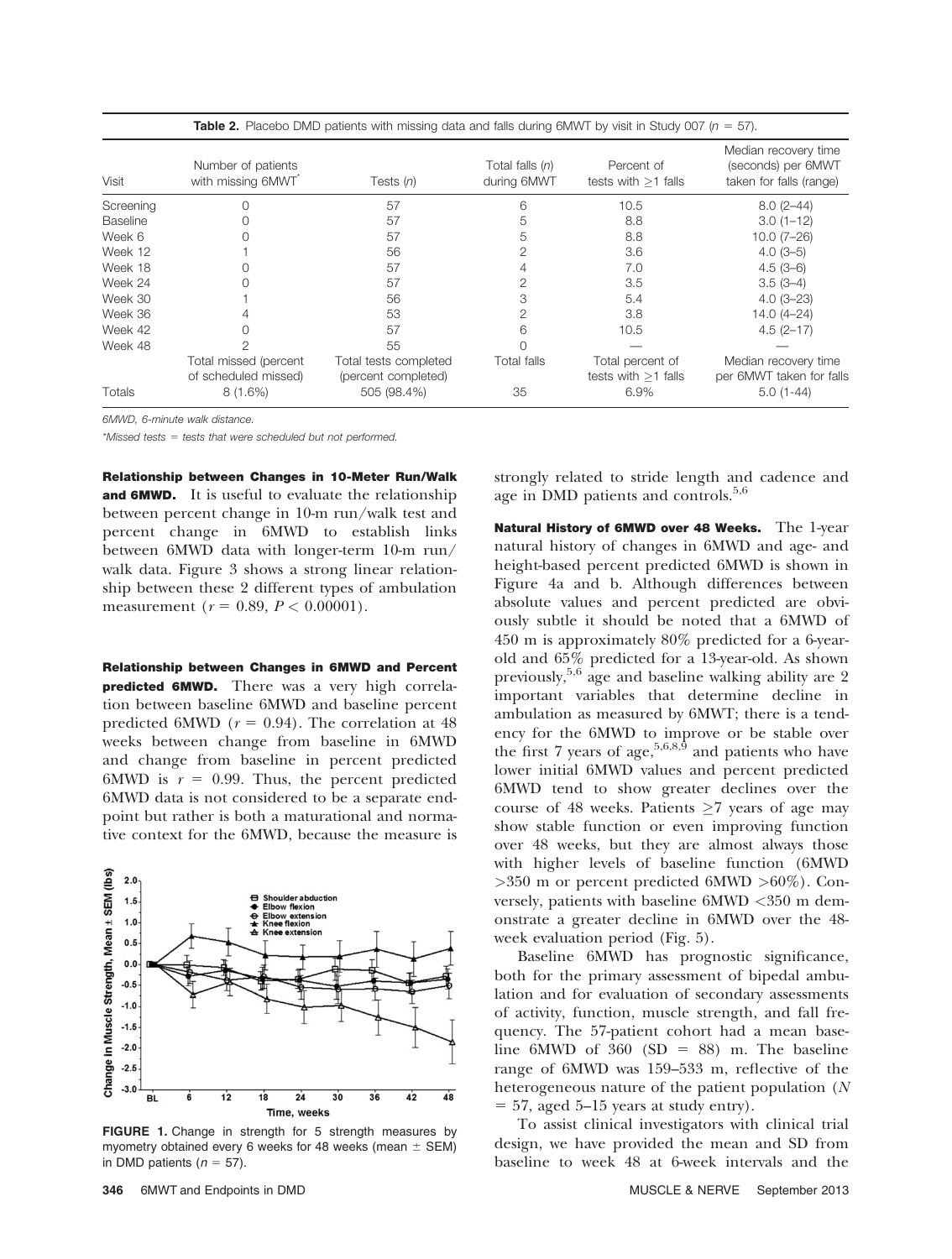

FIGURE 2. (a) Change in baseline time to stand from supine in seconds (mean  $\pm$  SEM) for steroid-treated patients  $\geq$ 7 years old ( $n = 32$ ) and <7 years old ( $n = 6$ ) with DMD over 48 weeks of evaluation. (b) Change in time to climb 4 stairs in seconds (mean  $\pm$  SEM) for steroid-treated patients  $\geq$ 7 years old (n = 34) and  $\langle 7 \rangle$  years old ( $n = 6$ ) with DMD over 48 weeks of evaluation. (c) Change in baseline time to run/walk 10 m in seconds (mean  $\pm$  SEM) for steroid-treated patients  $\geq$ 7 years old (n = 34) and  $\langle 7 \rangle$  years old ( $n = 6$ ) with DMD over 48 weeks of evaluation.

corresponding mean and SD change from baseline for both 6MWD and percent predicted 6MWD for all subjects (Table 3), steroid-treated patients (Table 4), and steroid-naive patients <7 years of



FIGURE 3. Relationship between percent change in 6MWD and percent change in 10-m run/walk test.

age (Table 5). As seen in Figure 6a and b, there appears to have been be a progressive decline over 6-week intervals in mean 6MWD and predicted 6MWD. The effect of age on the progression of endpoints is shown for mean 6MWD (Fig. 6c) and mean percent predicted 6MWD (Fig. 6d) in steroid-treated DMD patients. The effect of longterm administration of glucocorticoid  $(\geq 6$  months of stable dosing) on changes in ambulatory



FIGURE 4. (a) Change in 6MWD over 48 weeks in 57 placebotreated DMD patients. (b) Change in percent predicted 6MWD using age and height  $-$  calculated value over 48 weeks in 57 placebo-treated patients.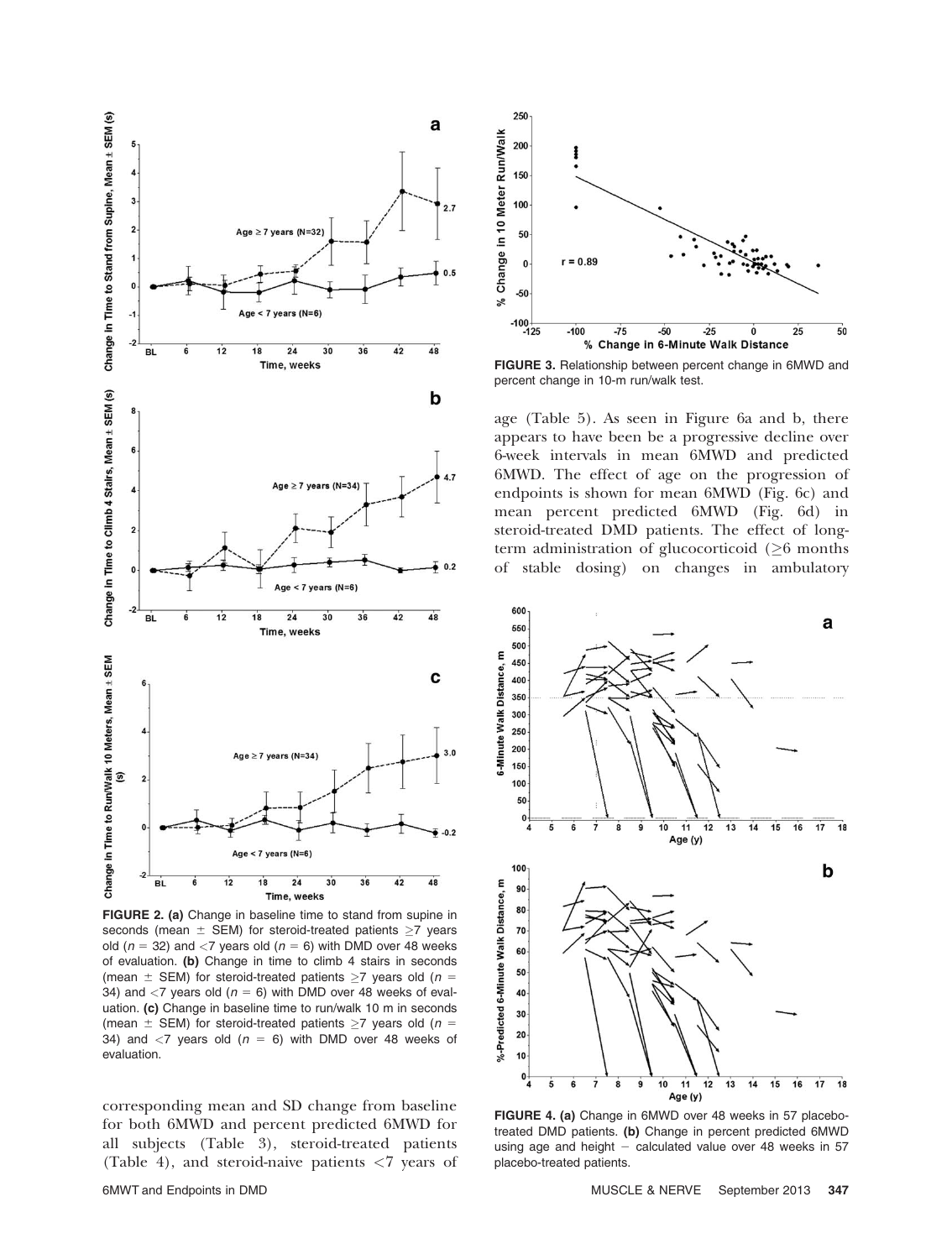

FIGURE 5. Change from baseline 6MWD in meters (mean  $\pm$ SEM) over 48 weeks by baseline 6MWD level (<350 m vs.  $\geq$ 350 m).

function (assessed as change in 6MWD at 6-week intervals over 48 weeks) is shown for <7-year-olds (Fig. 7a) and  $\geq$ 7-year-olds (Fig. 7b). Although results are not statistically significant due to small numbers, the effect of long-term steroids on ambulatory function appears to have been greater for patients  $<$ 7 years of age (Fig. 7a). In contrast, this long-term steroid effect was not observed in patients  $\geq 7$  years of age. Patients  $\geq 7$  years of age

either on steroids ( $n = 34$ ) or steroid-naive ( $n =$ 9) exhibited similar declines in 6MWD over 48 weeks (Fig. 7b).

Time to Persistent 10% 6MWD Worsening. Using a time-to-event approach, the time to persistent 10% 6MWD worsening is shown in Figure 8. The relative proportion of patients who reached the 10% progression milestone appears to have been constant over 48 weeks (26.3% of patients declined 10% or more during the first 24 weeks, and 23.8% of the remaining patients declined 10% or more from 24 to 48 weeks). This time-to-event approach allows for determination of the time to disease progression relative to the patients' baseline values regardless of whether ambulation is lost and patients have transitioned to a wheelchair.

Figure 9a–c shows the effect of baseline TFTs on time to 10% progression in 6MWD. For all 3 TFTs there is a significant predicted value of time to perform the task at baseline and proportion progressing  $\geq$ 10% on 6MWD. The effect of baseline 6MWD and percent predicted 6MWD on the proportion of patients who show persistent  $\geq$ 10% decline in 6MWD over the subsequent 48 weeks is



FIGURE 6. (a) 6MWD in meters (mean  $\pm$  SEM) for all placebo-treated patients. (b) Percent predicted 6MWD (mean  $\pm$  SEM) using age and height - calculated value for all placebo-treated patients. (c) Change in 6MWD in meters (mean  $\pm$  SEM) for steroid-treated DMD patients  $<$ 7 years old (n = 6) and  $\geq$ 7 years old (N = 34). (d) Change in percent predicted 6MWD (mean + SEM) using age and height – calculated value for steroid-treated DMD patients <7 years old ( $n = 6$ ) and  $\geq$ 7 years old ( $N = 34$ ).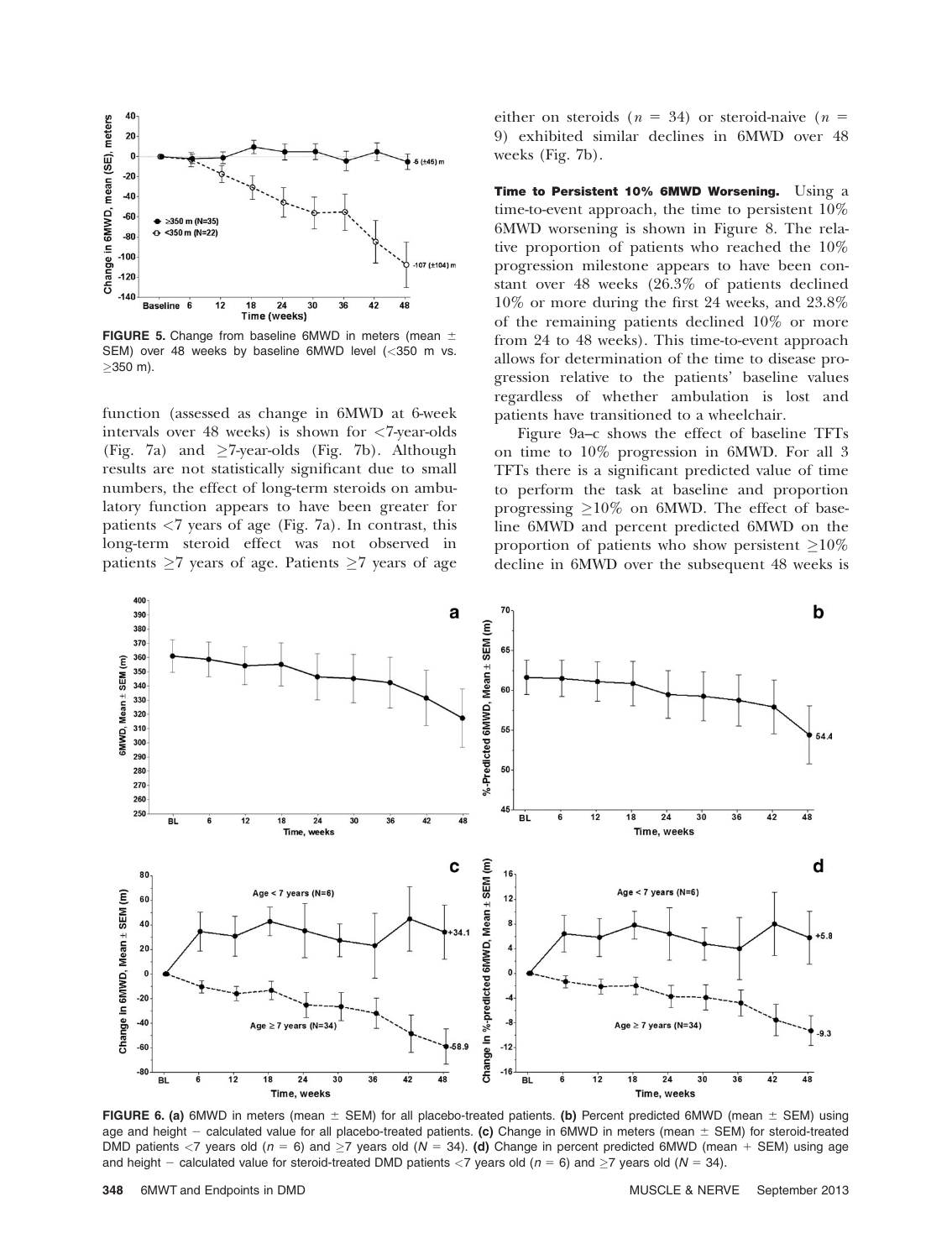

FIGURE 7. (a) 6MWD in meters (mean  $\pm$  SEM) for DMD patients  $\langle 7 \rangle$  years old treated with steroids ( $n = 6$ ) and steroidnaive patients ( $N = 8$ ). (b) 6MWD in meters (mean  $\pm$  SEM) for DMD patients  $\geq$ 7 years old treated with steroids ( $N = 34$ ) and steroid-naive subjects  $(N = 9)$ .

shown in Figure 10a and b. Initial 6MWD of <325 m and <55% predicted were associated with a greater likelihood of progressing  $\geq$ 10% in 6MWD over 48 weeks.

Prediction of Loss of Ambulation. Of the 57 patients, 15 (26.3%) did not have the ability to stand from supine (within the allowed 30 s) at the time of study entry. For the 15 who did not have the ability to stand from supine at baseline, 6 (40%) lost ambulation over 48 weeks. In contrast, only 1 of the 42 (2.3%) patients able to stand at baseline subsequently lost the ability to ambulate over the next 48 weeks (Fisher exact test,  $P <$  $0.0001$ ). Six of 15 patients  $(40\%)$  with baseline 6MWD <325 m lost ambulation over 48 weeks. In contrast, 0 of 42 patients with baseline  $6MWD \geq 325$ m lost ambulation (Fisher exact test,  $P < 0.0001$ ).

# **DISCUSSION**

Natural history data from this study regarding the 6MWT and other clinical endpoints over 48 weeks provide information that is critically important to the design of future clinical trials in ambulatory DMD. The 6MWT appears to be the most sensitive available endpoint for clinical trials of therapeutic agents targeted to stabilize function in ambulatory DMD subjects<sup>6,11</sup> in the clinical setting, and TFTs also have a role as secondary endpoints in ambulatory DMD clinical trials. These data demonstrate that once ambulatory DMD patients deteriorate below a threshold 6MWD of 55% predicted or approximately 325 m, a high percentage have a decline of  $\geq$ 10% in 6MWD over the subsequent year, or even lose ambulation. The threshold value of 6MWD for risk of more rapid deterioration (325 m) is  $\sim$ 30 m below the mean 6MWD in our population of ambulatory DMD (358 m) patients and the mean  $6MWD$  previously reported in  $DMD$ , $6,11$  which supports the clinical significance of a 30-m decline in 6MWD. The distribution-based methods used to calculate MCID that were applied to the 6MWD in DMD also support an MCID of  $\sim 30$  m.<sup>11</sup> In dystrophin-deficient ambulatory boys there are important maturational and disease-severity issues and expected changes over 12 months of disease progression typically observed for specific endpoints. These are all critical factors to consider in trial design.

Generalizability of Results. There have been no studies suggesting DMD patients with nonsense mutations in the dystrophin gene have a difference in disease course when compared with DMD patients with other types of mutations. The patients in this study have a 1-year decline in 6MWD similar to previously described DMD

| Table 3. Natural history of 6MWD and percent predicted 6MWD in placebo-treated patients (steroid-treated and non-steroid-treated<br>combined) evaluated every 6 weeks. |                                                            |                                   |                                       |                                        |                                        |                                         |                                         |                                         |                                         |                                         |
|------------------------------------------------------------------------------------------------------------------------------------------------------------------------|------------------------------------------------------------|-----------------------------------|---------------------------------------|----------------------------------------|----------------------------------------|-----------------------------------------|-----------------------------------------|-----------------------------------------|-----------------------------------------|-----------------------------------------|
| $>5$ years                                                                                                                                                             |                                                            | Baseline                          | 6 weeks                               | 12 weeks                               | 18 weeks                               | 24 weeks                                | 30 weeks                                | 36 weeks                                | 42 weeks                                | 48 weeks                                |
| 6MWD (m)                                                                                                                                                               | n<br>Mean<br><b>SD</b><br>Mean $\Delta$<br>SD <sub>A</sub> | 57<br>361.1<br>87.5<br>0.0<br>0.0 | 57<br>358.8<br>92.4<br>$-2.3$<br>30.1 | 56<br>354.3<br>100.0<br>$-7.2$<br>36.8 | 57<br>355.2<br>113.9<br>$-5.9$<br>49.6 | 57<br>346.5<br>122.9<br>$-14.6$<br>61.2 | 56<br>345.3<br>127.6<br>$-17.8$<br>64.3 | 53<br>342.4<br>130.4<br>$-22.5$<br>68.9 | 57<br>331.5<br>146.6<br>$-29.6$<br>85.4 | 55<br>317.4<br>152.3<br>$-44.1$<br>88.0 |
| 6MWD percent<br>predicted                                                                                                                                              | n<br>Mean<br>SD<br>Mean $\Lambda$<br>$SD \Delta$           | 57<br>61.6<br>16.3<br>0.0<br>0.0  | 57<br>61.5<br>17.3<br>$-0.1$<br>5.7   | 55<br>61.1<br>18.3<br>$-0.9$<br>7.0    | 56<br>60.9<br>21.0<br>$-0.8$<br>8.9    | 57<br>59.5<br>22.5<br>$-2.2$<br>10.8    | 56<br>59.3<br>22.9<br>$-2.8$<br>11.2    | 53<br>58.8<br>23.4<br>$-3.5$<br>11.8    | 56<br>57.9<br>25.3<br>$-4.3$<br>14.1    | 55<br>54.4<br>27.0<br>$-7.3$<br>15.0    |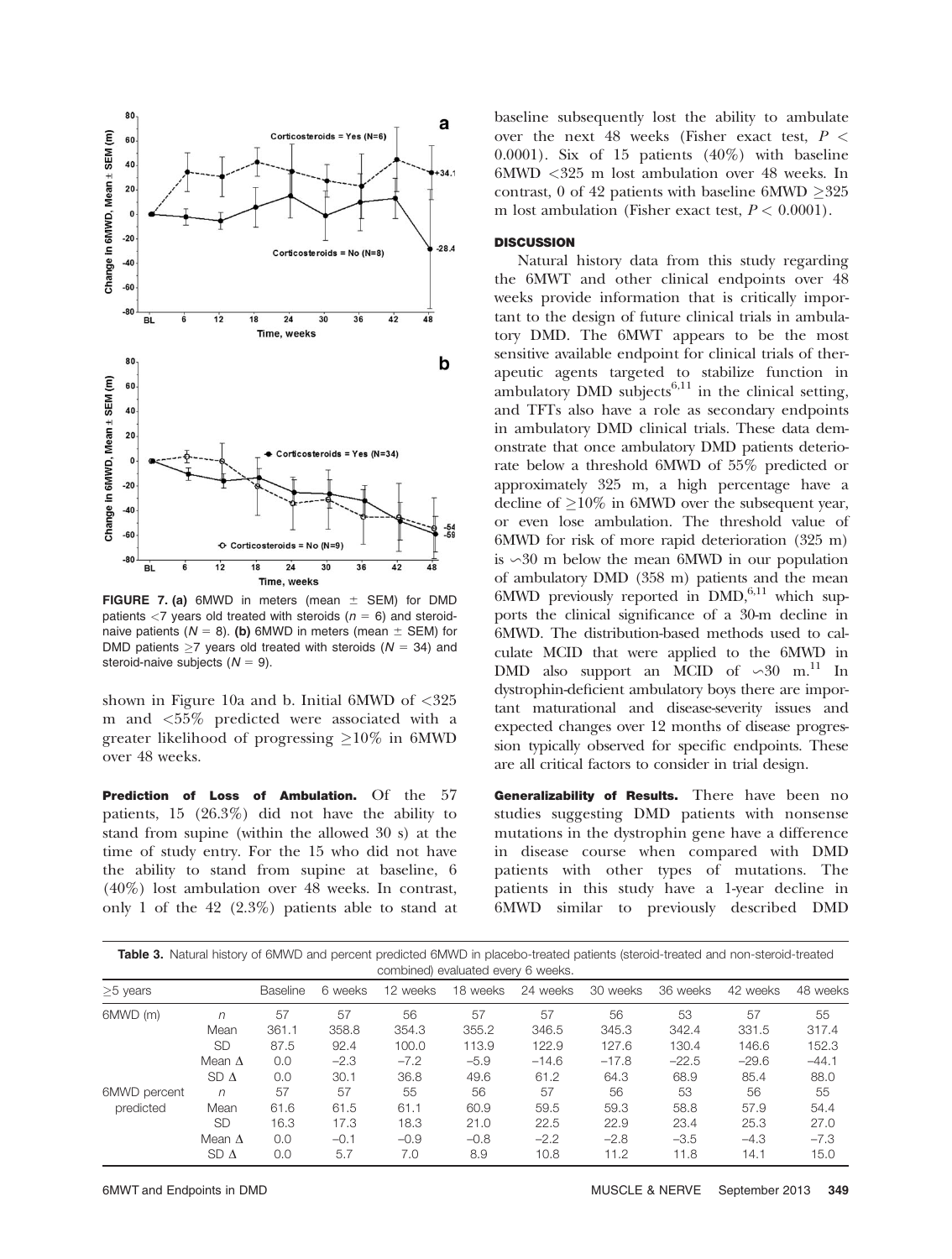|             |               |                 | 6       | 12      | 18      | 24      | 30      | 36      | 42      | 48      |
|-------------|---------------|-----------------|---------|---------|---------|---------|---------|---------|---------|---------|
|             |               | <b>Baseline</b> | weeks   | weeks   | weeks   | weeks   | weeks   | weeks   | weeks   | weeks   |
| $<$ 7 years | $\eta$        | 6               | 6       | 6       | 6       | 6       | 6       | 6       | 6       | 6       |
| 6MWD (m)    | Mean          | 382.8           | 417.3   | 413.5   | 425.5   | 418.0   | 410.1   | 405.9   | 427.6   | 416.9   |
|             | <b>SD</b>     | 42.7            | 55.1    | 30.7    | 30.7    | 32.9    | 25.9    | 35.6    | 40.6    | 35.1    |
|             | Mean $\Delta$ | 0.0             | 34.5    | 30.7    | 42.7    | 35.2    | 27.4    | 23.1    | 44.8    | 34.1    |
|             | SD $\Delta$   | 0.0             | 38.5    | 39.4    | 28.7    | 53.8    | 32.7    | 64.5    | 64.2    | 53.9    |
| 6MWD        | n             | 6.0             | 6.0     | 6.0     | 6.0     | 6.0     | 6.0     | 6.0     | 6.0     | 6.0     |
| percent     | Mean          | 72.1            | 78.6    | 78.0    | 80.0    | 78.5    | 76.9    | 76.1    | 80.2    | 77.9    |
| predicted   | <b>SD</b>     | 6.8             | 9.4     | 6.7     | 5.9     | 7.7     | 5.1     | 8.8     | 9.8     | 8.3     |
|             | Mean $\Delta$ | 0.0             | 6.4     | 5.8     | 7.8     | 6.4     | 4.8     | 4.0     | 8.0     | 5.8     |
|             | SD $\Delta$   | 0.0             | 7.2     | 7.6     | 5.5     | 10.4    | 6.4     | 12.4    | 12.4    | 10.5    |
| $>7$ years  |               |                 |         |         |         |         |         |         |         |         |
| 6MWD (m)    | $\sqrt{n}$    | 34              | 34      | 34      | 34      | 34      | 33      | 31      | 34      | 33      |
|             | Mean          | 356.1           | 345.7   | 340.1   | 342.7   | 330.8   | 332.8   | 331.9   | 307.5   | 297.1   |
|             | <b>SD</b>     | 93.6            | 96.6    | 101.1   | 114.0   | 128.3   | 134.7   | 137.2   | 156.5   | 154.5   |
|             | Mean $\Delta$ | 0.0             | $-10.5$ | $-16.1$ | $-13.4$ | $-25.3$ | $-26.5$ | $-32.1$ | $-48.6$ | $-58.9$ |
|             | SD $\Delta$   | 0.0             | 29.2    | 33.8    | 42.8    | 59.0    | 66.1    | 68.5    | 88.1    | 81.9    |
| 6MWD        | $\eta$        | 34.0            | 34.0    | 33.0    | 33.0    | 34.0    | 33.0    | 31.0    | 34.0    | 33.0    |
| percent     | Mean          | 58.5            | 57.2    | 57.0    | 56.6    | 54.8    | 55.3    | 55.1    | 51.0    | 49.4    |
| predicted   | <b>SD</b>     | 16.7            | 17.0    | 17.7    | 20.3    | 22.3    | 23.3    | 23.7    | 26.8    | 26.3    |
|             | Mean $\Delta$ | 0.0             | $-1.3$  | $-2.1$  | $-2.0$  | $-3.7$  | $-3.9$  | $-4.8$  | $-7.6$  | $-9.3$  |
|             | SD $\Delta$   | 0.0             | 5.8     | 7.0     | 8.2     | 10.5    | 11.7    | 11.8    | 14.9    | 13.9    |

patients without nonsense mutations.<sup>6</sup> Mazzone and colleagues reported a  $-42.3$ -m decline in 6MWD among DMD subjects  $>7$  years of age. Those in this age range who were on either no steroids or intermittent regimens showed a  $-66.4$ -m decline, and those on daily steroids showed a  $-23.6$ -m decline.<sup>9</sup> In another study, mean 12month changes in 6MWD in a cohort in which  $94\%$  of subjects were treated with steroids was  $-44$ (89) m among those with the TG/GG osteopontin SPP1 genotype and  $-8$  (61) m among those with the TT SPP1 genotype.<sup>27</sup> Although Becker muscular dystrophy (BMD) patients could theoretically have been included in our study, the study population was primarily DMD patients, given the inclusion criteria of more severe disease phenotype (i.e., onset of characteristic symptoms or signs of proximal weakness, waddling gait, and Gower maneuver by 9 years of age) and ongoing difficulty with ambulation at study entry.

There are currently no treatments for the underlying cause of DMD. Glucocorticoids (e.g., prednisone or deflazacort) are the only pharmacologic therapy demonstrated to be effective in temporarily reducing the decline in motor function in patients with  $DMD.$ <sup>19,28</sup> Of note, in the natural history data from this study, the proportion of patients on glucocorticoids (70.2%) is similar to that of patients with DMD treated with glucocorticoids at baseline (210 of  $340 = 62\%$ ) in the contemporary Cooperative International Neuromuscular Research Group (CINRG) natural history study.<sup>29</sup> In the multistate population-based series from the U.S. Centers of Disease Control

based on all patients (ambulatory and non-ambulatory)  $\sim 50\%$  were on glucocorticoids.<sup>30</sup>

Implication of Maturational Issues and Severity of Disease at Baseline for Future Design of Clinical Trials. Studies have documented that the expected changes over time in both TFTs and 6MWD are strongly influenced by age, baseline ambulatory function, and maturational issues.<sup>6,9,31,32</sup> The data we have presented on mean 6MWD, SD, mean change in 6MWD from baseline, and SD of the change in 6-week intervals over 48 weeks should be helpful for clinical trial planning. Stratification of patients is important to ensure the groups are balanced not only for age, but for baseline 6MWD and corticosteroid use.

The reliability of clinical measurement becomes more challenging in children <5 years of age. Our natural history data suggest that clinical trials in boys <7 years of age will need to: (a) be limited to therapeutic agents that will produce an effect of improving function rather than stabilizing function; (b) consider impairment values relative to age-matched controls; (c) be carried out over durations of  $>1$  year so that disease progression may be measured; and/or (d) employ alternative candidate surrogate endpoints that can be measured reliably in young children.

In addition, we need to be mindful that some therapeutic agents in DMD are likely to require sufficient viable muscle fibers to be effective. For example, results published or presented from exonskipping trials suggest that patients with better initial 6MWD ( $\geq$ 340–350 m or  $>$ 50–55% predicted 6MWD estimated from data presented) may be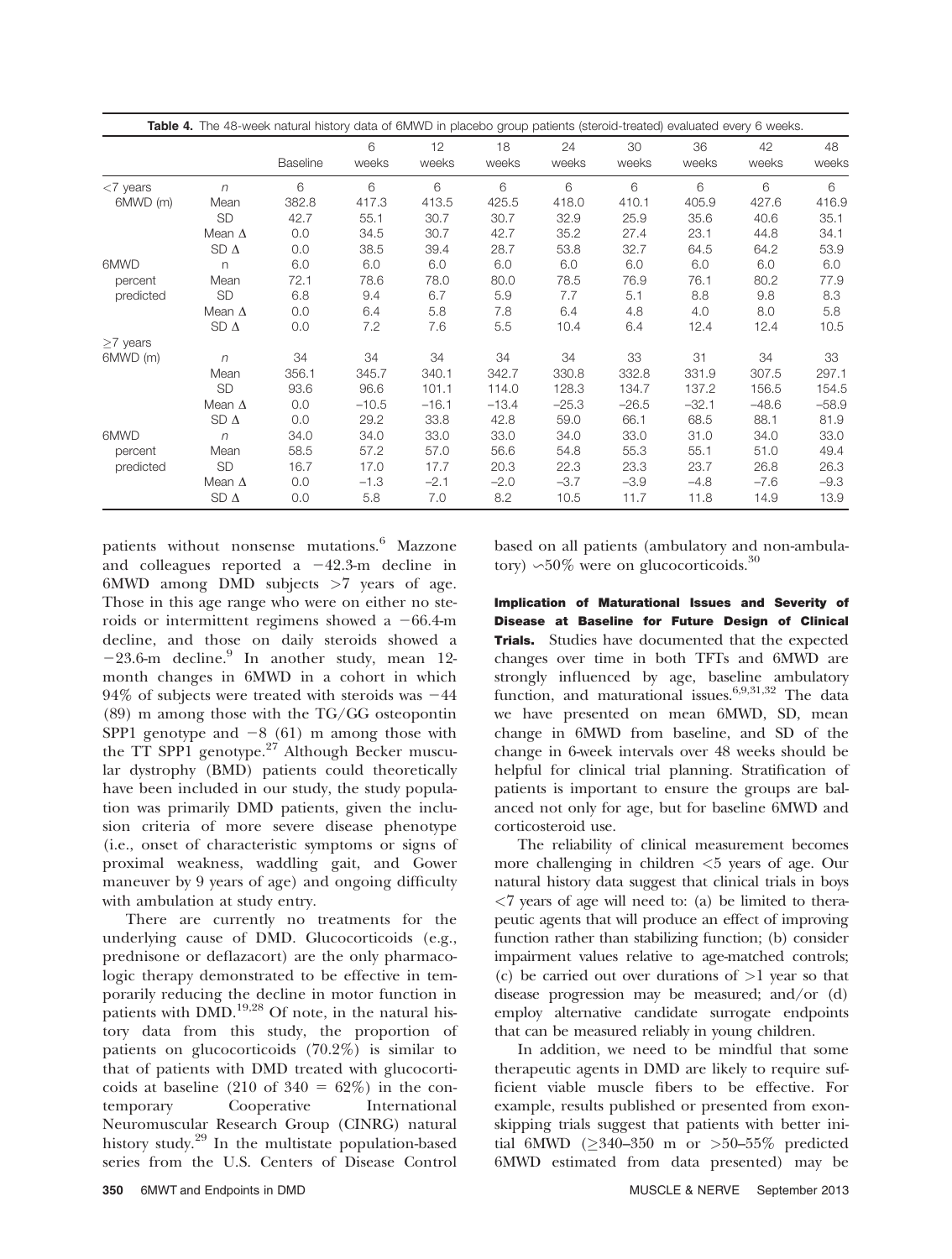| <b>Table 5.</b> The 48-week natural history data of 6MWD in placebo group patients (non-steroid-treated) evaluated every 6 weeks. |                 |                 |         |          |          |          |          |          |          |          |  |
|-----------------------------------------------------------------------------------------------------------------------------------|-----------------|-----------------|---------|----------|----------|----------|----------|----------|----------|----------|--|
| $<$ 7 years                                                                                                                       |                 | <b>Baseline</b> | 6 weeks | 12 weeks | 18 weeks | 24 weeks | 30 weeks | 36 weeks | 42 weeks | 48 weeks |  |
| 6MWD (m)                                                                                                                          | n               | 8               | 8       |          | 8        | 8        | 8        |          | 8        |          |  |
|                                                                                                                                   | Mean            | 366.3           | 364.2   | 364.4    | 372.1    | 381.5    | 365.3    | 368.6    | 379.4    | 341.4    |  |
|                                                                                                                                   | SD              | 63.5            | 62.1    | 63.4     | 73.8     | 80.0     | 91.2     | 90.7     | 81.1     | 163.9    |  |
|                                                                                                                                   | Mean $\Delta$   | 0.0             | $-2.1$  | $-5.4$   | 5.8      | 15.1     | $-1.1$   | 9.9      | 13.1     | $-28.4$  |  |
|                                                                                                                                   | SDA             | 0.0             | 19.2    | 18.5     | 45.8     | 51.5     | 56.8     | 61.5     | 46.7     | 128.6    |  |
| 6MWD percent                                                                                                                      | $\sqrt{n}$      | 8               | 8       |          | 8        | 8        | 8        |          | 8        |          |  |
| predicted                                                                                                                         | Mean            | 70.1            | 69.3    | 69.2     | 70.8     | 72.6     | 69.4     | 69.9     | 71.9     | 64.7     |  |
|                                                                                                                                   | SD              | 11.5            | 11.2    | 11.6     | 14.1     | 15.7     | 17.5     | 17.2     | 15.2     | 30.7     |  |
|                                                                                                                                   | Mean $\Lambda$  | 0.0             | $-0.7$  | $-1.3$   | 0.8      | 2.5      | $-0.7$   | 1.5      | 1.9      | $-5.8$   |  |
|                                                                                                                                   | SD <sub>Λ</sub> | 0.0             | 3.6     | 3.6      | 8.4      | 9.7      | 10.4     | 11.3     | 8.5      | 23.3     |  |

more likely to demonstrate better response to treatment.<sup>33,34</sup> Thus, the likelihood that a critical proportion of viable muscle fibers must be present for a treatment that induces more dystrophin expression to be efficacious needs to be balanced against the challenge of showing a treatment effect if the population is higher functioning at baseline and less likely to show deterioration over 12 months.

Useful serum surrogate biomarkers have not been identified for DMD, and both MR imaging biomarkers and measures of dystrophin expression on muscle biopsy have not been validated sufficiently to be employed as primary clinical trial endpoints. In the absence of an adequate surrogate endpoint, future clinical trials on the ambulatory DMD population need careful trial design with optimal inclusion and exclusion criteria (age, baseline 6MWD or percent predicted 6MWD, standing times, stable regimens of glucocorticoids, etc.), judicious choice of endpoints expected to be responsive to treatment, and adequate estimates of statistical power using clinically meaningful treatment effect sizes.

Importance of Establishing the Connection between Change in 10-Meter Run/Walk and 6MWD. The 10-m run/walk is a measure that is easily obtained by the clinician in the outpatient clinic setting. We have shown that, on average, a 6-s performance on the 10-m run/walk (1.64 m/s) corresponds to 358 m on the  $6MWT<sup>11</sup>$  In addition, a time of  $\leq 6$  s on the 10-m run/walk is associated with continued ambulation over the subsequent 12 months, and a time of >10–12 seconds is associated with a high risk of loss of ambulation over 12 months.<sup>31</sup> Furthermore, data from the CINRG Duchenne Natural History Study demonstrated that a 10% decline in ambulatory function, as measured by the 10-m run/walk, is predictive of the number of months to loss of ambulation over 4 years.<sup>29,32</sup> Thus, our current data, which show a high correlation between percent change in 10-m run/walk and percent change in 6MWD, suggest that a 10% change in ambulatory function, as measured by the 6MWT, would have similar clinical meaning in predicting loss of ambulation.

Variability of Change in Endpoints over 48 Weeks. The results indicate that the 6MWT is, at present, the most reliable clinical endpoint requiring the smallest patient population for power. Previously there has been concern regarding the increasing standard deviation of the mean 6MWD, mean change in 6MWD in DMD over 48 weeks (Fig. 6), and the impact this increasing variability has on statistical power. It is important to note that all the TFTs also show increasing variability from baseline to 48 weeks, as measured by the standard deviation, standard error, and coefficient of variation, for mean values and mean change from baseline (Fig. 2). Strength measures using myometry also show increased SD and SEM values (Fig. 1) and mean change values over 48 weeks (not shown). Thus, the increasing variability is not an inherent problem with the clinical endpoints but rather represents the variability of disease progression in DMD that is an inherent aspect of the disease. This issue can be addressed by studying an appropriate sample size in clinical trials, calculated based on the variability of the endpoint. Further, it can be mitigated partly by including only patients



FIGURE 8. Time to persistent 10% 6MWD worsening in 57 DMD patients. Note that the relative proportion of patients who reached the 10% progression milestone was constant over 48 weeks (26.3% patients declined 10% or more during the first 24 weeks; 23.8% of the remaining patients declined 10% or more from weeks 24–48).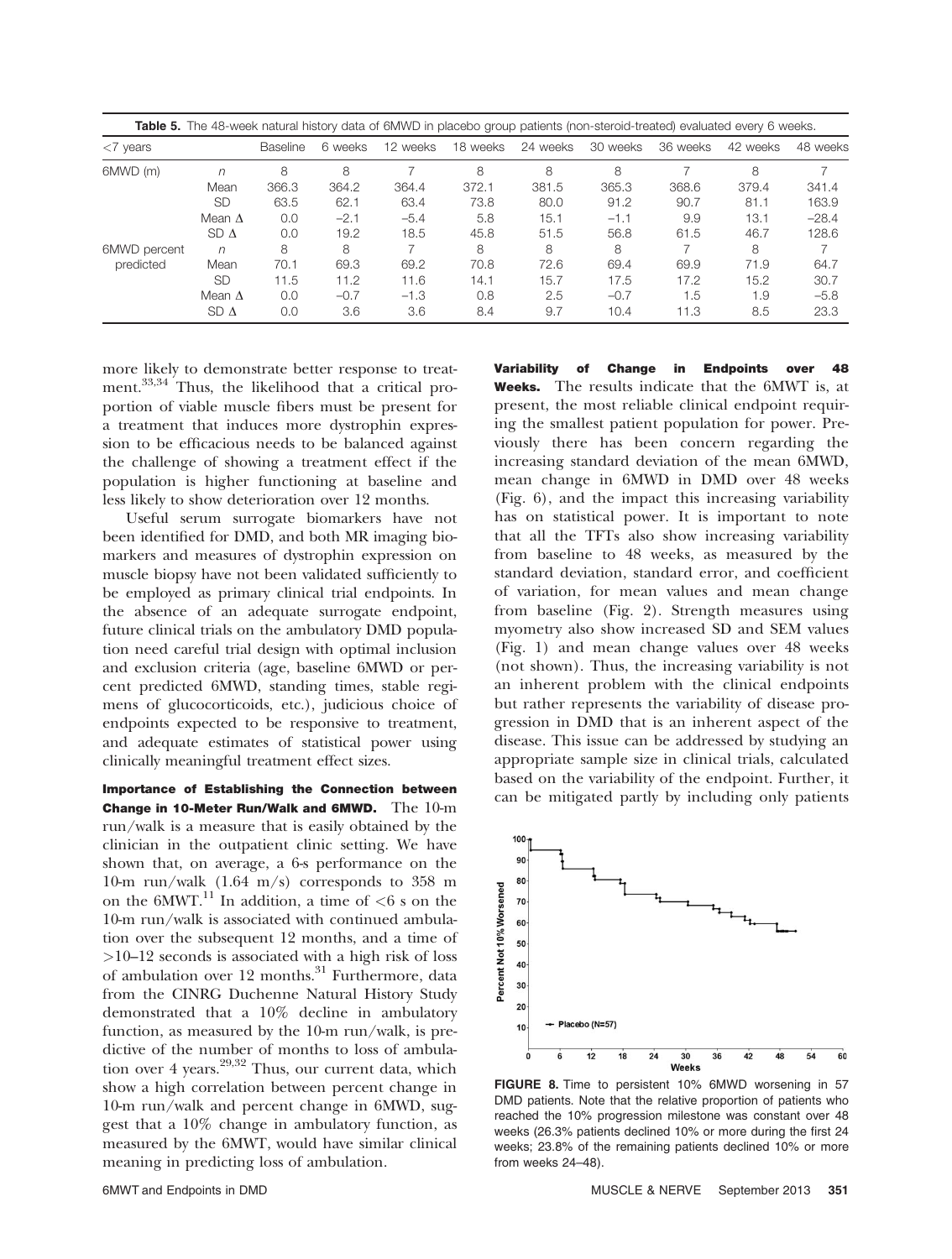

FIGURE 9. (a) Kaplan–Meier analysis of time to 10% progression in 6MWD by time to stand for 3 groups (time to stand <4 s, 4 to  $<$  8 s, and  $\geq$ 8 s/cannot stand). (b) Kaplan–Meier analysis of time to 10% worsening in 6MWD by time to climb 4 stairs for 3 groups (time to climb 4 stairs  $<$ 3 s, 3 to  $<$ 6 s, and  $\geq$ 6 s/ cannot climb). (c) Kaplan–Meier analysis of time to 10% worsening in 6MWD by time to run/walk 10 m for 3 groups (10-m run/walk  $<$ 5 s, 5 to  $<$ 10 s, and  $\geq$ 10 seconds).

on standard long-term steroid regimens and choosing inclusion criteria that produce more homogeneous populations.

Strength Measures as Clinical Endpoints in **DMD.** The decline in strength was minimal over the course of the study. The greatest change in strength by myometry at 48 weeks, which occurred for knee extension, was lower than the previously

calculated MCID for knee extension in DMD of 2.1 pounds (standard error of measurement method) and 2.4 pounds using the one-third of baseline SD method.<sup>11,35-37</sup> Thus, in DMD a treatment that produces a therapeutic effect in strength over 48 weeks that would be greater than the MCID would at least need to produce small increases in strength in the functional muscle groups rather than reduction in decline in strength. Therefore, these data do not support the use of absolute values of strength by myometry as endpoints in ambulatory DMD unless the treatment under investigation is anticipated to produce a short-term increase in absolute strength values, such as that reported for glucocorticoids. An agent that stabilizes or slows decline in strength and would not be expected to increase strength, as anticipated for dystrophin restoration therapy, would require a longer duration trial. Part of the limitation in strength measurement is the lack of normative and percent predicted values for age. The other important limitation of strength measurement pertains to the floor effect of lower-



FIGURE 10. (a) Kaplan–Maier survival for time to 10% progression on 6MWD for 3 groups, based on initial 6MWD (<325 m, 325 to  $<$ 410 m, and  $\geq$ 410 m). (b) Kaplan–Meier analysis of time to 10% worsening in 6MWD based on initial percent predicted 6MWD at baseline for 3 groups (percent predicted 6MWD <55%, percent predicted 6MWD 55% to <80%, and percent predicted 6MWD  $\geq$ 80%).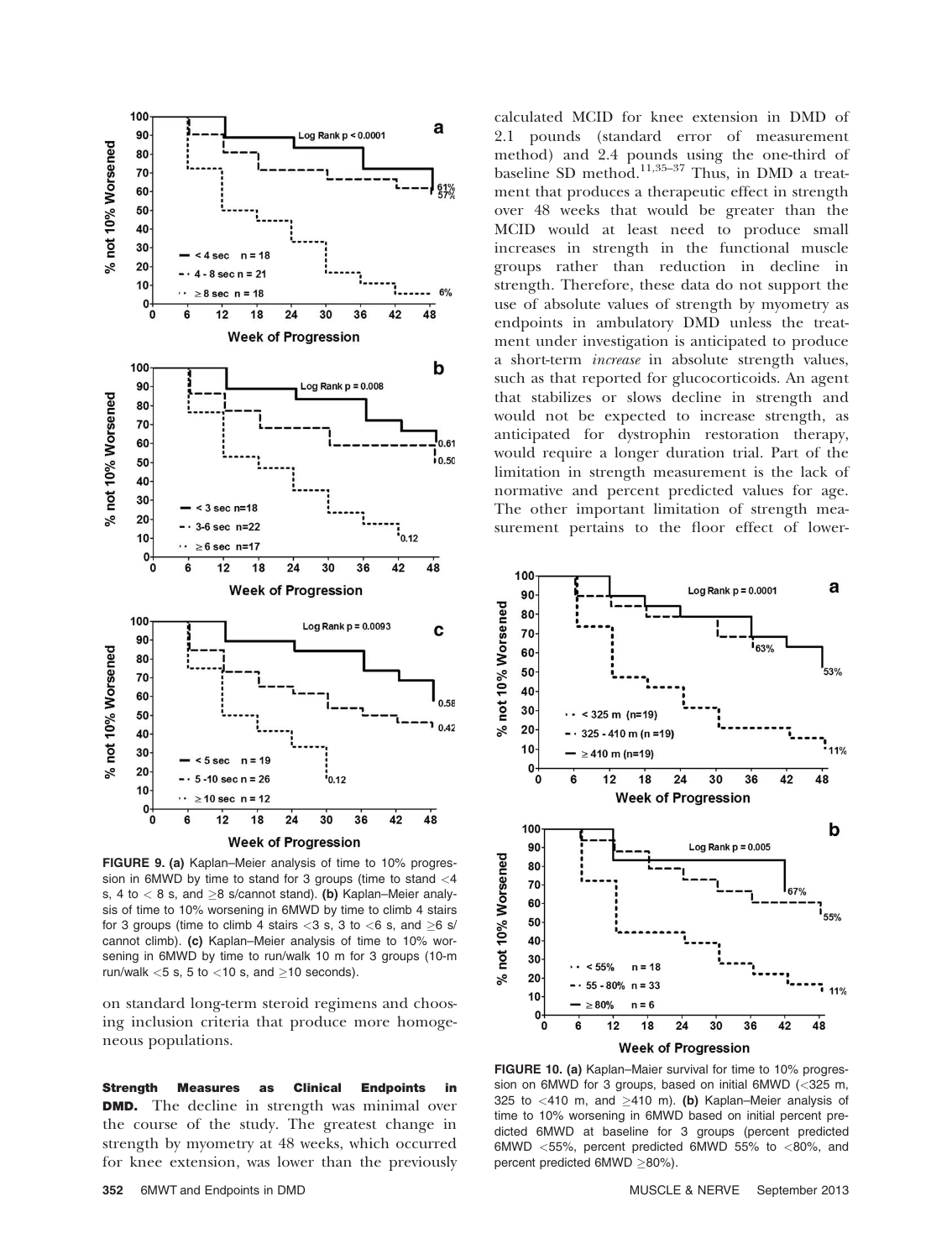extremity strength values typically seen in DMD patients  $\geq 7$  years of age, which are low at base $line$ <sup>11</sup> and decline minimally over 48 weeks.

TFTs as Clinical Endpoints in DMD. TFTs appear to have some potential utility in DMD clinical trials. TFTs that measure maximal burst activity are readily obtainable by the clinician in an outpatient setting, and they appear to predict the likelihood of a 10% progression in ambulatory function and loss of ambulatory function over the subsequent year (Fig. 9). It is not surprising that the threshold timed function values for predicting 10% progression in 6MWD are lower than the threshold values for predicting later loss of ambulation.<sup>32</sup>

Natural history data from CINRG and this study have shown that a standing time of  $>8$  s predicts 10% progression over a year, but inability to stand (within 30 s) predicts a higher likelihood of loss of ambulation over 12 months. A  $>6$ -s time to climb 4 stairs is predictive of a greater likelihood of 10% progression in the 6MWD, whereas a >8-s stair climb predicts greater likelihood of loss of ambulation over 12 months.<sup>32</sup> A  $\geq$ 5-s 10-m run/walk time predicts time to 10% progression in 6MWD, whereas a  $>10-12$ -s 10-m run/walk time predicts loss of ambulation over 12 months.<sup>31,32</sup>

Ability to stand is a useful prognostic indicator for continued ambulation over 12 months, giving it utility as a potential inclusion criterion for a clinical trial. However, in trials of 12 months or shorter duration we would not recommend standing time as an endpoint for patients younger than age 7 years unless the therapeutic agent would be expected to improve standing time. The use of standing time as an endpoint in patients aged  $\geq 7$ years is limited by the significant proportion of subjects who cannot perform the functional task.

Whereas time to climb 4 stairs did not change for steroid-treated children  $\langle 7 \rangle$  years of age, this measure showed a mean change of  $4.7 \pm 7.5$  s for steroid-treated patients  $\geq 7$  years of age (greater than the MCID of 2.1–2.2 s for time to climb 4 stairs).<sup>12</sup> Thus, stabilization of this measure over 12 months would be a clinically meaningful outcome. In addition, time to climb 4 stairs shows high test– retest reliability and the highest correlation (0.67) of any TFT measure with knee extension strength.<sup>11</sup>

Time to run/walk 10 m is a burst measure of ambulatory function rather than an endurance measure. Although the change over 12 months in 10-m run/walk was greater than the MCID of 1.4– 2.3 s,<sup>11</sup> the MCID/baseline mean ratio was much higher for the 10 m run/walk test (0.19–0.31) versus that for the 6MWD (0.08–0.09), and the test– retest reliability for the 10-m run/walk test was demonstrated previously to be lower than that for

the  $6MWT.<sup>11</sup>$  Thus, as a clinical endpoint for trials, the 6MWD appears to have advantages as a more reliable and sensitive measure of change in ambulatory function compared with the shorter-interval 10-m run/walk test.

Ambulation Declines more Precipitously in DMD Once a Threshold Level of Impairment Is Reached. In DMD, it is noteworthy that reduced 6MWD and percent predicted 6MWD values below 50–55% predicted (based on age and height) are associated with significant continued declines in ambulatory function as measured by the 6MWD, despite relatively small concomitant changes in knee extension strength values, which have reached a floor effect.<sup>11</sup> In addition, with slowing of ambulation velocity and continued decrease in percent predicted 6MWD to  $<$ 50-55% there is a precipitous increase in the energy cost of locomotion as measured by the Energy Expenditure Index.11 This may account for the more precipitous loss of ambulatory function that occurs in a significant percent of patients who have absolute 6MWD and percent predicted 6MWD values of <325 m and 50–55% predicted, respectively.

A Change in 6MWD of 30 Meters Is Clinically **Meaningful.** Our data support the concept of a 30m change in 6MWD being clinically meaningful. The MCIDs calculated from statistical distribution methods indicates that 30 m is a meaningful change.<sup>11</sup> A  $\geq$ 10% decline in ambulation over 12 months is associated with significantly greater likelihood of lost ambulation over the next 4 years $32$ and, given a typical baseline 6MWD of 350 m, a 30-m change to 320 m (which approaches a 10% change) places patients below a threshold level of function where they become at risk for losing ambulation. In addition, boys with DMD encounter considerable ambulatory challenges in their daily life that are clinically important. The distance of 30 m may have real-world significance in terms of keeping up with peers, distances required to get from a parking lot into a school, travel to a bus stop, or make it to a restroom. Data from placebocontrolled studies of laronidase for mucopolysaccharidosis type I (MPS I), idursulfase for MPS II, bosentan for primary pulmonary hypertension, and alglucosidase-a for Pompe disease also support the clinical meaningfulness of a 30-m treatment effect for the  $6MWT$ .<sup>37–40</sup> In these studies, differences in mean changes in 6MWD in drug-treated patients versus placebo-treated patients ranged from 28 to 44  $\text{m}$ <sup>37–40</sup> The data from the trials in MPS I, MPS II, and Pompe disease are especially relevant given that the limitations on patient activity in these diseases and those in DMD result from disease-related impairments in both the neuromuscular and pulmonary systems. Strikingly, when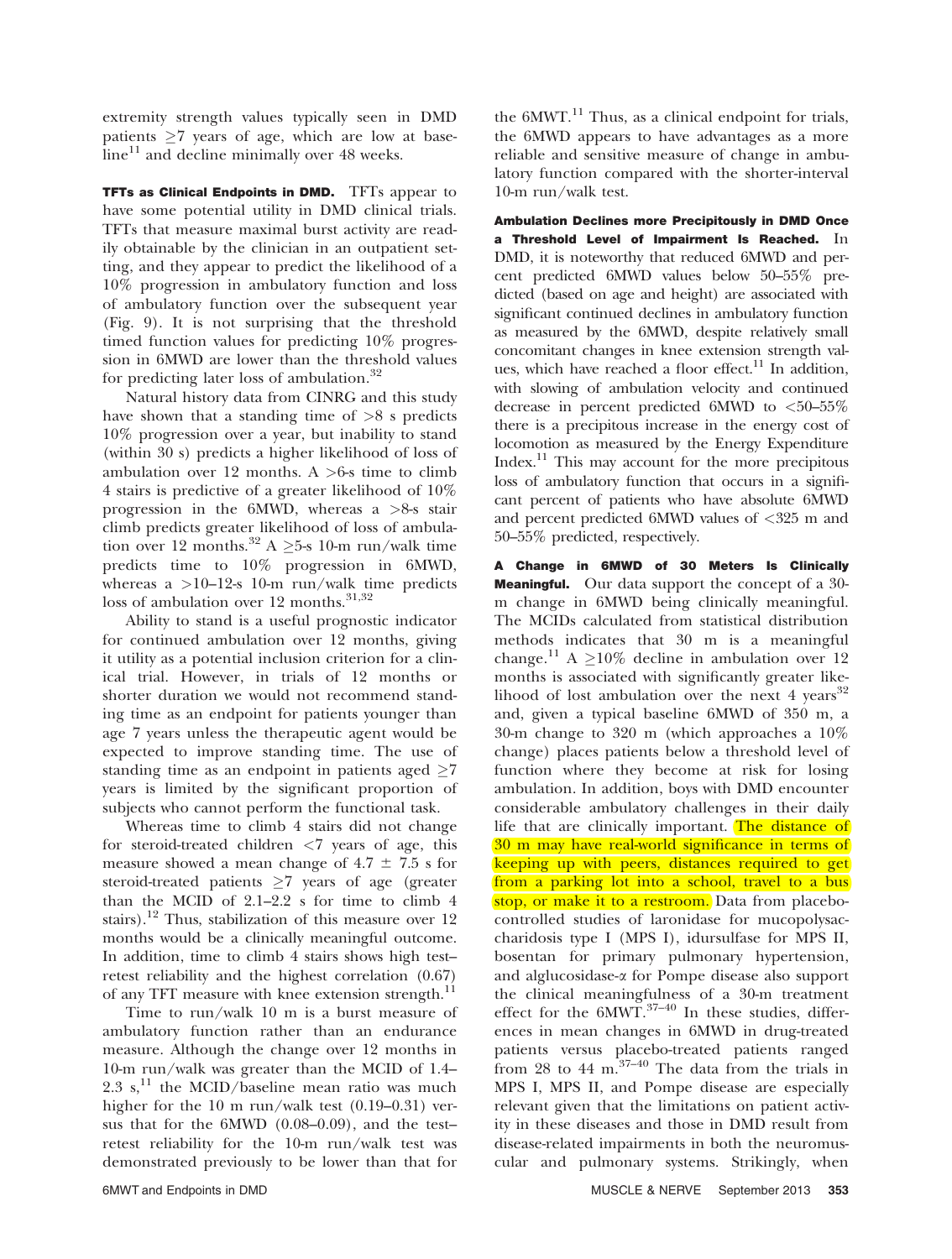accepted MCID thresholds of other diseases (as low as  $5\%$  change)<sup>41</sup> are applied to the mean baseline 6MWD of this study, an 18-m change would be considered clinically meaningful. This further emphasizes that 30 m would be a robust measure of clinical meaningfulness in evaluation of 6MWD and would exceed the MCID for 6MWD from multiple accepted methodologies in other diseases.

In conclusion, in this study we have confirmed the 6MWT to be safe and feasible in DMD. Our findings support the clinically meaningful change in 6MWD to be in the range of 20–30 m, which can serve as the targeted treatment effect in 12 month trials in ambulatory DMD. Baseline 6MWD was found to be predictive of time to  $\geq$ 10% worsening in function, a clinically meaningful milestone. A 10% decline in ambulatory function, as measured by the 10-m run/walk over 1 year, has been shown recently to be predictive of time to loss of ambulation over the subsequent 4 years.<sup>35</sup> The close association between the percent change in time to run/walk 10 m and percent change in 6MWD also supports the notion that a 10% change in 6MWD is clinically meaningful and predictive of loss of ambulation. Finally, it appears that a decline of approximately 30 m from an average performance on the 6MWT in DMD to a threshold 6MWD of 325 m or 55% predicted would place a patient at risk for a more precipitous decline in ambulatory function over the subsequent year. Given the limitations of other measures in DMD, including surrogate biomarkers, strength by myometry, TFTs, and patient-reported outcome measures, the 6MWD is the recommended primary outcome measure in ambulatory DMD.

The authors thank the patients and volunteers who committed their time and effort. The study was sponsored by PTC Therapeutics, Inc. (South Plainfield, New Jersey, USA), which was responsible for all aspects of the study. The study was funded in part by a grant from the FDA Office of Orphan Products. We thank the principal investigators, supporting investigators, clinical coordinators, clinical evaluator trainers, clinical evaluators, and study coordinators (see Appendix 1). We also thank Zejiang Yang of INC Research for statistical programming support. Finally, we thank the patient advocacy organizations (including the Muscular Dystrophy Association and the Parent Project Muscular Dystrophy) for the collaboration and support, which made this trial possible.

# APPENDIX 1

# PTC124-GD-007-DMD Study Group Collaborating Authors

# Australia

Murdoch Chidlren's Research Institute, Australia Royal Children's Hospital and University of Melbourne, Parkville, Victoria – Monique Ryan, MBBS

Department of Clinical Genetics, Children's Hospital at Westmead, New South Wales, Australia – Kristi Jones, MBBS

### Belgium

Department of Pediatrics and Child Neurology, University Hospital Leuven, Belgium – Nathalie Goemans, MD

#### Canada

Department of Pediatrics, Children's Hospital Ontario, University of Western Ontario, London, ON, Canada – Craig Campbell, MD

Department of Neurology, Alberta Children's Hospital, University of Calgary, Alberta, Canada – Jean Mah, MD

Department of Pediatrics, Children's  $\mathcal{F}$  Womens Health Center of British Columbial, University of British Columbia, Vancouver, BC, Canada– Kathryn Selby, B.Sc. MBChB, MRCP, FRCPC

#### France

Institiut de Myologie, Groupe Hospitalier Pitie-Salpetriere, Paris, France – Pr. Thomas Voit

Neurologie Pediatrique, Unite de Medecine Infantile Hopital d'Enfants, Marseilles, France – Pr. Brigitte Chabrol

Laboratoire d'Exploracion Fonctionnelles, Centre de Reference Maladies Neuromusculaires Nantez-Angers, CHU de Nantes, France – Pr. Yann Pereon

# Germany

Department of Neuropediatrics, Neuromuscular Centre, University of Essen, Essen, Germany – Dr. med Ulrike Schara

Department of Pediatrics and Adolescent Medicine, University Hospital Frieberg, Germany – Dr. Janberndt Kirschner

#### Italy

Medicina Moleculare di Malattie Neuromuscolari e Neurodegenerative Dipartimento dei Laboratori Oespedale Pediatrico Bambino Gesu di Roma, Italy – Prof. Enrico Bertini

Dipartimento di Sciencze Pediatriche Medico-Chiurgiche e Neuroscienze dello Svilippo U.O. Complessa di Neurospichiatria Infantile Policlinica Universitario A. Gemelli, Rome, Italy – Prof. Eugenio Mercuri

Unita Operativa di Neurologia Fondazinone IRCCS, Ospedale Maggiore Policlinico, Milan, Italy – Prof. Giacomo Comi

# Israel

Pediatric Neurology Unit, Hadassah Hebrew University Hospital, Jerusalem, Israel – Prof. Yoram Nevo

### Spain

Departamento de Neurologia, Hospital Universitario La Fe, Valencia, Spain Hospital – Juan Vilchez, PhD,

Departamento de Neuropediatria, Hospital Sant Joan de Deu, Barcelona, Spain – Jaume Colomer, PhD Sweden

Department of Pediatrics, Queen Sylvia Children's Hospital, University of Gothenburg, Sweden – Mar Tulinius, MD, PhD,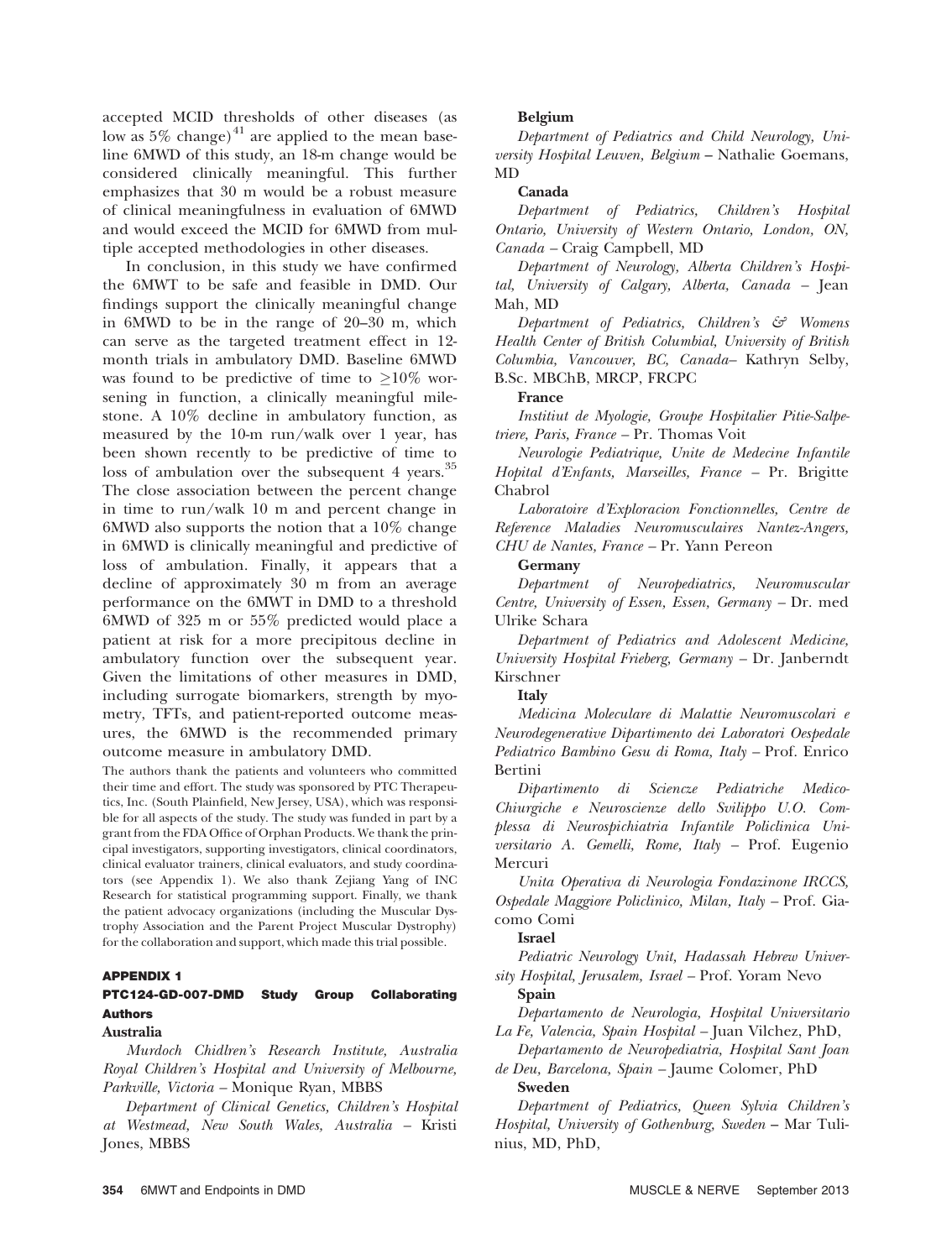Department of Women's and Children's Health, Karolinksa University Hospital, Stockholm, Sweden – Thomas Sejersen, MD, PhD

# United Kingdom

Institute of Genetic Medicine, Newcastle University, Newcastle Upon Tyne Great Britain – Prof. Katherine Bushby

Department of Neuroscience and Mental Health, King's College, London, UK King's College, London – Prof. Francesco Muntoni

National Hospital for Neurology and Neurosurgery, University College London Hospitals, London – Dr. Rosaline Christina Mary Quinlivan

### United States

Department of Pediatrics and Neurology, Cincinnati Children's Medical Center, OH, USA – Brenda Wong, MD, MBBS

Department of Pediatrics, The Children's Hospital of Philadelphia, PA, USA – Richard S. Finkel, MD

Departments of Neurology and Pediatrics, University of Utah Medical Center, Salt Lake City, UT, USA – Jacinda B. Sampson, MD, PhD, Kevin M. Flanigan, MD, Russell Butterfield, MD

Department of Neurology, University of Minnesota, Minneapolis, MN, USA – John W. Day, MD, PhD

Department of Neurology, University of Iowa Children's Hospital, Iowa City, IA, USA – Katherine Mathews, MD

Department of Neurology, Children's Hospital Boston, MA, USA – Basil T. Darras, MD, Department of Rehabilitation Medicine, The Children's Hospital, University of Colorado, Denver, CO, USA – Susan D. Apkon, MD

Department of Neurology, The Children's Hospital, University of Colorado, Denver, CO, USA –Julie Parsons, MD

Department of Neurology, University of Kansas Medical Center, Kansas City, KS, USA – Richard Barohn, MD

Department of Neurology, Washington University School of Medicine at St. Louis, MO, USA – Anne Connolly, MD,

Department of Neurology, Children's Medical Center Dallas, University of Texas Southwestern, Dallas, TX, USA – Susan Iannaccone, MD

Department of Neurology, Columbia University Pediatric Neuromuscular Center, Columbia University Medical Center, New York, NY, USA– Douglas M. Sproule, MD, Petra Kaufman, MD, MSc

Department of Physical Medicine  $\mathcal{F}$  Rehabilitation, Neuromuscular Medicine & Rehabilitation Research Center, University of California, Davis –Jay Han, MD, Nanette Joyce, DO

Northwest Florida Clinical Research Group, Gulf Breeze, FL, USA – J. Ben Renfroe, MD

Department of Neurology, Shriners Hospital for Children Portland, OR, USA – Barry S. Russman, MD

Department of Pediatrics and Division of Cardiology, Duke University, Durham, NC, USA – Stephanie Burns-Wechsler, MD

Department of Pathology, University of Iowa, Iowa City, IA, USA – Steven A Moore, MD, PhD

Department of Physiology, Unversity of Pennsylvania, PA, USA – H Lee Sweeney, PhD

OrthoCare Innovations, Mountlake Terrace, WA, USA – Kim Coleman, MS

### REFERENCES

- 1. Bushby K, Finkel R, Birnkrant DJ, Case LE, Clemens PR, Cripe L et al. Diagnosis and management of Duchenne muscular dystrophy, part 1: diagnosis, and pharmacological and psychosocial management. Lancet Neurol 2010;9:77–93.
- 2. Bushby K, Finkel R, Birnkrant DJ, Case LE, Clemens PR, Cripe L, et al. Diagnosis and management of Duchenne muscular dystrophy, part 2: implementation of multidisciplinary care. Lancet Neurol 2010;9:177–189.
- 3. Crespo CJ, Keteyian SJ, Heath GW, Sempos CT. Leisure-time physical activity among US adults. Results from the Third National Health and Nutrition Examination Survey. Arch Intern Med 1996;156:93–98.
- 4. McDonald CM, Henricson EK, Han JJ, Nicorici A, Abresch RT, Atkinson LA, et al. The 6-minute walk test (6MWT) as a clinical trial outcome measure in Duchenne/Becker muscular dystrophy (DMD/ BMD). Neuromuscul Disord 2008;18:739.
- 5. McDonald CM, Henricson EK, Han JJ, Abresch RT, Nicorici A, Elfring GL, et al. The 6-minute walk test as a new outcome measure in Duchenne muscular dystrophy. Muscle Nerve 2010;41:500–510.
- 6. McDonald CM, Henricson EK, Han JJ, Abresch RT, Nicorici A, Atkinson L, et al. The 6-minute walk test in Duchenne/Becker muscular dystrophy: longitudinal observations. Muscle Nerve 2010;42:966–974.
- 7. Temple R. Are surrogate markers adequate to assess cardiovascular disease drugs? JAMA 1999;282:790–795.
- 8. Mazzone E, Martinelli D, Berardinelli A, Messina S, D'Amico A, Vasco G, et al. North Star Ambulatory Assessment, 6-minute walk test and timed items in ambulant boys with Duchenne muscular dystrophy. Neuromuscul Disord 2010;20:712–716.
- 9. Mazzone EG, Vasco G, Sormani MP, Torrente Y, Berardinelli A, Messina S, et al. Functional changes in Duchenne muscular dystrophy: a 12-month longitudinal cohort study. Neurology 2011;77:250–256.
- 10. Henricson E, Abresch R, Han JJ, Nicorici A, Goude Keller E, Elfring G, et al. Percent predicted 6-minute walk distance in duchenne muscular dystrophy to account for maturational influences. Version 2. PLoS Curr. 2012 Jan 25 [revised 2012 Feb 2];4:RRN1297.
- 11. McDonald CM, Henricson EK, Abresch RT, Florence J, Eagle M, Gappmaier E, et al. for the for the PTC124 GD 007 DMD Study Group. The 6-minute walk test and other clinical endpoints in severe dystrophinopathy: reliability, concurrent validity, and minimal clini-cally important differences from a multicenter study. Muscle Nerve (in press).
- 12. PTC Therapeutics. Phase 2b study of PTC124 in Duchenne/Becker muscular dystrophy (DMD/BMD) [online]. Available at: [http://clini](http://clinicaltrials.gov/ct2/show/NCT00592553)[caltrials.gov/ct2/show/NCT00592553.](http://clinicaltrials.gov/ct2/show/NCT00592553) Accessed July 11, 2011.
- 13. Welch EM, Barton ER, Zhuo J, Tomizawa Y, Friesen WJ, Trifillis P, et al. PTC124 targets genetic disorders caused by nonsense mutations. Nature 2007;447:87–91.
- 14. Brooke MH, Griggs RC, Mendell JR, Fenichel GM, Shumate JB, Pellegrino RJ. Clinical trial in Duchenne dystrophy. I. The design of the protocol. Muscle Nerve 1981;4:186–197.
- 15. Brooke MH, Griggs RC, Mendell JR, Fenichel GM, Shumate JB. The natural history of Duchenne muscular dystrophy: a caveat for therapeutic trials. Trans Am Neurol Assoc 1981;106:195–199.
- 16. Brooke MH, Fenichel GM, Griggs RC, Mendell JR, Moxley R, Miller JP, et al. Clinical investigation in Duchenne dystrophy: 2. Determination of the "power" of therapeutic trials based on the natural history. Muscle Nerve 1983;6:91–103.
- 17. Mendell JR, Province MA, Moxley RT III, Griggs RC, Brooke MH, Fenichel GM, et al. Clinical investigation of Duchenne muscular dystrophy. A methodology for therapeutic trials based on natural history controls. Arch Neurol 1987;44:808–811.
- 18. Brooke MH, Fenichel GM, Griggs RC, Mendell JR, Moxley R, Florence J, et al. Duchenne muscular dystrophy: patterns of clinical progression and effects of supportive therapy. Neurology 1989;39:475– 481.
- 19. Griggs RC, Moxley RT III, Mendell JR, Fenichel GM, Brooke MH, Pestronk A, et al. Prednisone in Duchenne dystrophy. A randomized, controlled trial defining the time course and dose response. Arch Neurol 1991;48:383–388.